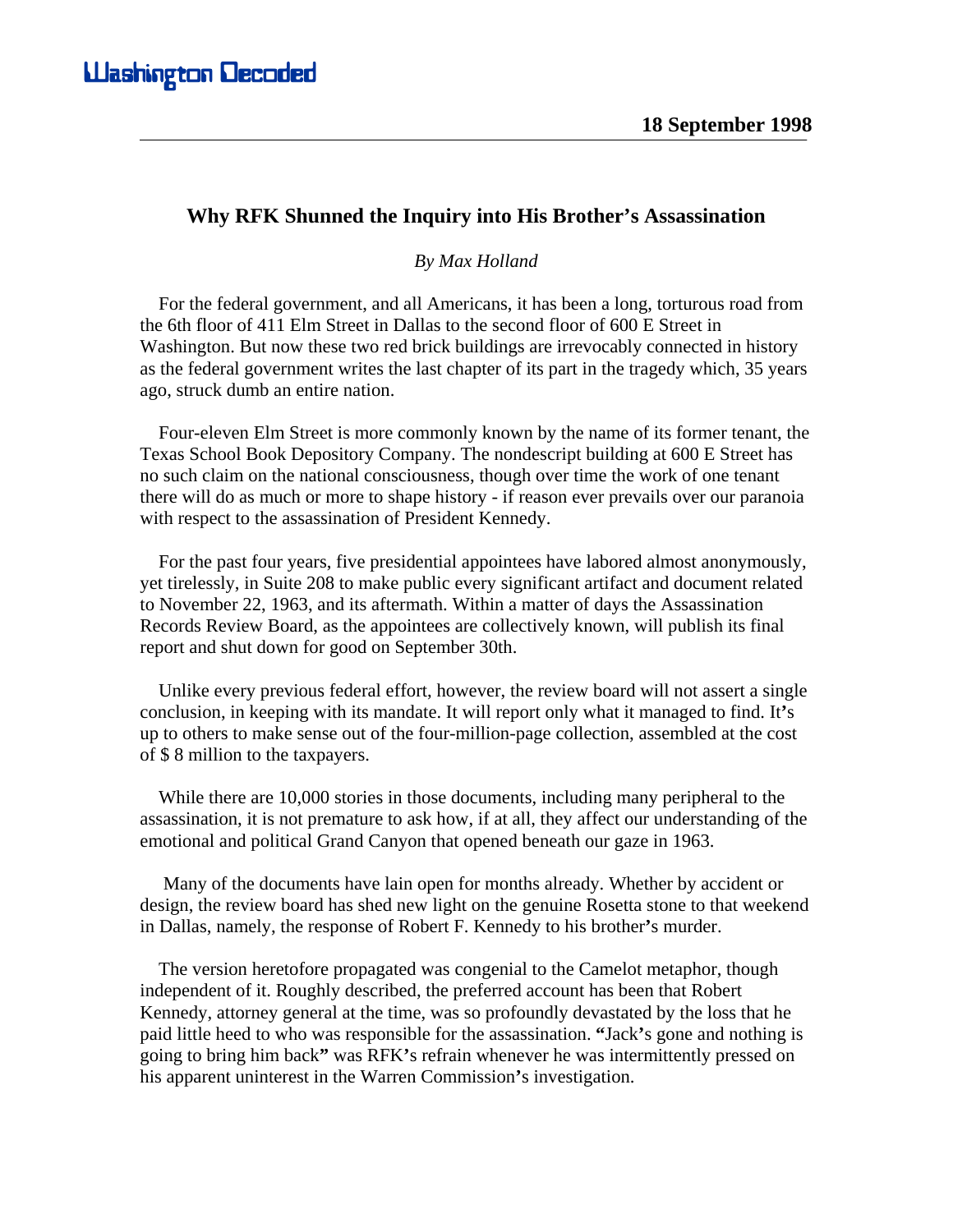## **Washington Decoded**

 The truth turns out to be considerably more complicated and interesting. Through the review board**'**s efforts, you can piece together as never before the genuine, underlying reason for Robert Kennedy**'**s uncharacteristic response. His pain was compounded by guilt. Because what occurred in Dallas was roughly what Robert Kennedy hoped and planned to have happen in Havana.

 While a dozen documents retrieved and declassified help to build this case, the single most striking is an Oval Office memorandum of conversation dated January 4, 1975, almost 12 years after Dallas. There are only three men in the room that Saturday morning as the discussion begins: Gerald Ford, president for a mere five months; Henry Kissinger, who held unprecedented power as Ford**'**s secretary of state and national security adviser, and Brent Scowcroft, the note-taker (and later a national security adviser in his own right). The urgent, 9:40 a.m. meeting was called because the season of inquiry spawned by Watergate had not exhausted itself. But now the target was not a president but the sacrosanct Central Intelligence Agency, which was hanging in the fire after press reports of **"**massive**"** wrongdoing.

 Kissinger is conveying to Ford the gist of his just-concluded breakfast conversation with former CIA Director Richard Helms, who had been summoned from Tehran to brief the White House about the alleged misdeeds. **"**What is happening,**"** Kissinger tells the president, **"**is worse than in the days of McCarthy. You will end up with a CIA that does only reporting, and not operations.

 **"**Helms said all these stories are just the tip of the iceberg. If they come out, blood will flow. For example, Robert Kennedy personally managed the operation on the assassination of Castro.**"** 

 The suggestion has already been made (this memo was opened in July) that the document does not really mean what it states in plain English, that it must be carefully put into context. Yet it is precisely the context that makes this document dispositive. Unless the White House could devise a mechanism, the CIA**'**s days as an instrument of presidential power were numbered. But the president had to have all the facts to act effectively. It is inconceivable that Richard Helms told Henry Kissinger anything less than the full, hard truths as Helms knew them and as Kissinger needed to know them. As Allen Dulles once explained the need-to-know principle, **"**I would tell the president of the United States anything . . . I am under his control. He is my boss.**"** 

 This truth about Robert Kennedy**'**s bottomless melancholy, which never fully lifted during the reminder of his life, has at least three implications. For one, it helps explain his uninterest in the Warren Commission. Months before that federal panel presented its conclusion - indeed, probably no later than Christmas 1963 - he had reached the unavoidable conclusion, relying on his own crack investigators: Oswald, though enamored of Castro, had acted alone and Jack Ruby was a self-appointed vigilante. None of RFK**'**s *bete noires* - not Castro, Jimmy Hoffa or the *Cosa Nostra* - had anything to do with the Dallas murders. Consequently the Warren Commission was not going to tell him anything he did not already know.